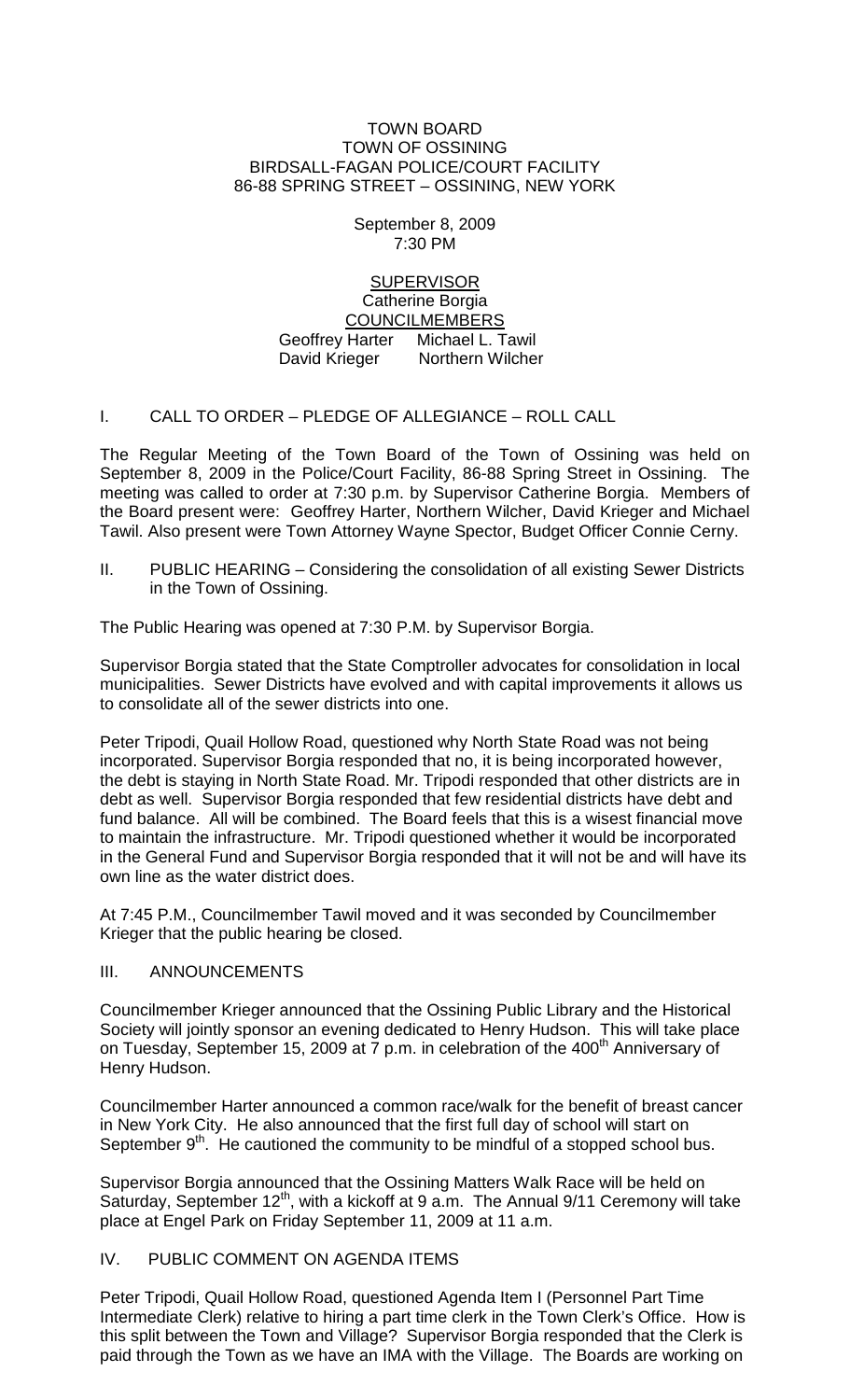a cost breakdown to finalize the IMA. The new Deputy Town Clerk needs training as well as the fact that the last few months of the year are extremely busy in the Clerk's office. The Boards want to make sure we have a smoothly functioning department. The current split is 65/35. This will be the first IMA we will have completed and will serve as a template for other IMAs. Mr. Tripodi questioned whether the September Primary was a Village election. Supervisor Borgia responded that the Clerk handles all elections as a Town-wide function. Mr. Tripdoi questioned whether the bulk of the work was for the Village. Supervisor Borgia responded yes, however, it is a Town function. Mr. Tripodi stated that the Village payout should be substantially more.

# V. BOARD RESOLUTIONS

# A. Approval of Minutes

Councilmember Tawil moved and it was seconded by Coucilmember Krieger that the following be approved:

Resolved, that the Town Board of the Town of Ossining hereby approves the Minutes of the August 25, 2009 Regular Meeting as presented.

Motion Carried: Unanimously

# B. Approval of Work Session Minutes

Councilmember Krieger moved and it was seconded by Councilmember Tawil that the following be approved:

Resolved, that the Town Board of the Town of Ossining hereby approves the minutes of the August 18, 2009 Work Session.

Motion Carried: Unanimously

# C. Approval of Voucher Detail Report

Councilmember Krieger moved and it was seconded by Councilmember Harter that the following be approved:

Resolved, that the Town Board of the Town of Ossining hereby approves the Voucher Detail Report dated September 8, 2009 in the amount of \$245,197.90.

# Motion Carried: Unanimously

## D. Sewer-Approval of Valley View Sewer District Extension Keith H. Gordon and Elena Sabatini:

Councilmember Harter moved and it was seconded by Councilmember Krieger that the following resolution be approved:

Whereas, a Petition for the extension of the Valley View Sewer District located at 78 Hawkes Avenue in the Town of Ossining, Westchester County, New York, dated July 29, 2009, has been presented to the Town Board by Keith H. Gordon and Elena Sabatini, and

Whereas, an Order was duly adopted by the Town Board on August 11, 2009 reciting the filing of said Petition, the boundaries of the proposed sewer extension, the improvements proposed and the cost thereof, and specifying August 25, 2009 at 7:30pm in the Police/Court facility, 86-88 Spring Street, Ossining, New York as the date, time and place where the said Board would hold a Public Hearing to consider the Petition and to hear all persons interested in the subject matter thereof concerning the same; and

Whereas, such Order was duly posted and published as required by law; and

Whereas, a public hearing on the matter was duly held by the Town Board on August 25, 2009, where discussion of the matter was had, and all persons interested were given the opportunity to be heard; and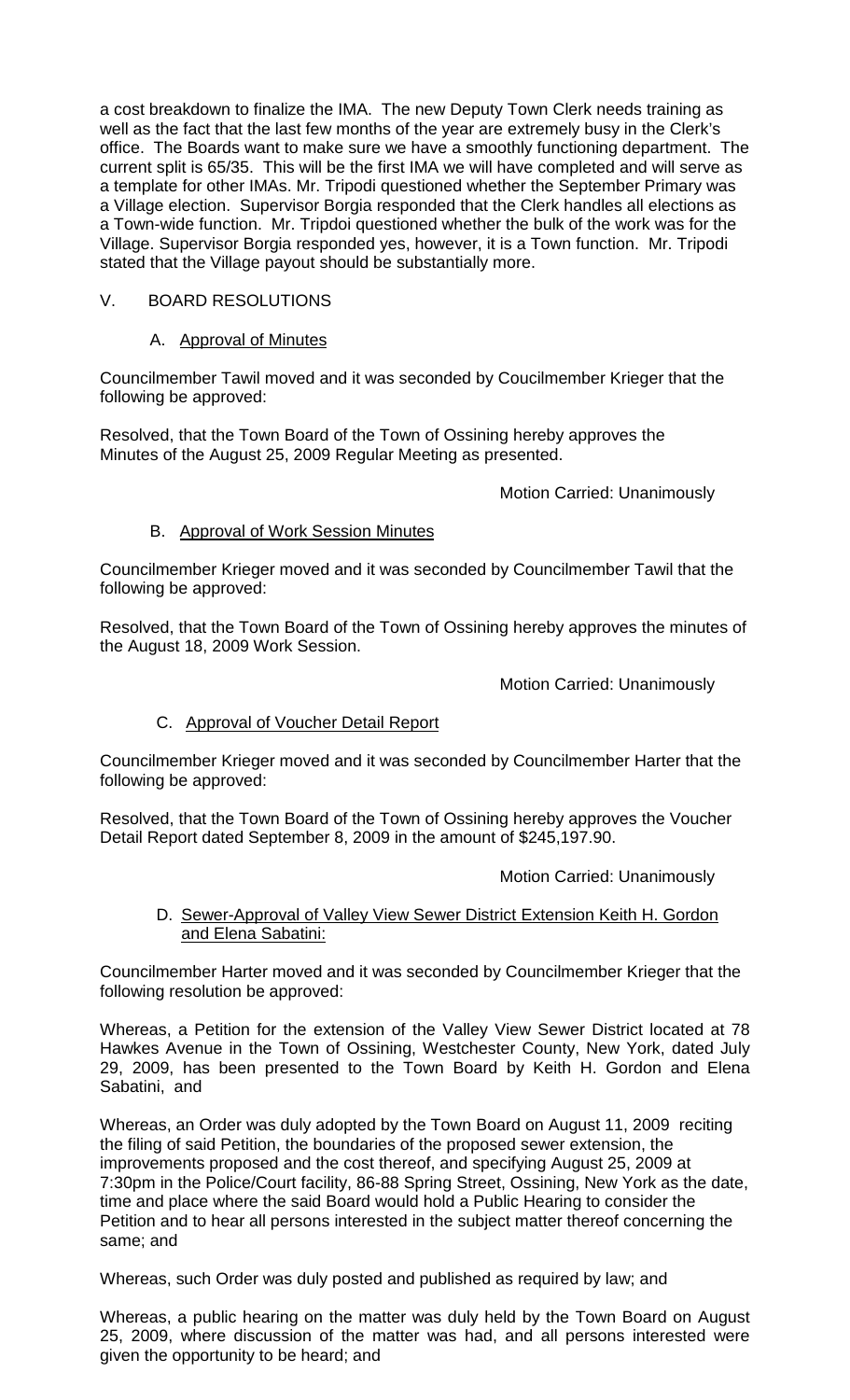Whereas, pursuant to Section 194 (6) of the Town Law, the approval of the State Comptroller is not required since the entire burden of the financing of the proposed extension is to be borne by the Petitioner, and there is to be no financing borne by the Town of Ossining, the Valley View Sewer District, or any prior extensions thereof;

Now, Therefore, Be It Resolved (a) that the petition is signed and acknowledged as required by law; (b) that all the property and property owners within the proposed extension are benefited thereby; (c) that all the property and property owners benefited thereby are included and (d) that it is in the public interest to grant the relief sought; and it is further

Resolved, that the extension of the Valley View Sewer District located at 78 Hawkes Avenue in the Town of Ossining, Westchester County, New York, as proposed in the Petition, be and the same is hereby approved, and that the said sewer district extension include the property as described in the said Petition; and it is further

Resolved, that the Town Clerk shall, within ten (10) days after adoption of this Resolution, file certified copies thereof in duplicate in the Office of the State Department of Audit and Control at Albany, New York, and record a certified copy in the Office of the Clerk of the County of Westchester.

The question being put, the roll was called with the following result:

| <b>Councilmember Geoffrey Harter</b>  | Voting | Yes |
|---------------------------------------|--------|-----|
| <b>Councilmember David Krieger</b>    | Voting | Yes |
| <b>Councilmember Northern Wilcher</b> | Voting | Yes |
| <b>Councilmember Michael Tawil</b>    | Voting | Yes |
| Supervisor Catherine Borgia           | Voting | Yes |

The resolution was thereupon declared duly adopted.

E. Order calling for a Public Hearing in the Matter of the Petition for Extension of the Valley View Sewer District – Herbert E. Olmstead Sr.

Councilmember Tawil moved and it was seconded by Councilmember Krieger that the following be approved:

Whereas, a Petition for the extension of the Valley View Sewer District located at 72 and 72B Hawkes Avenue in the Town of Ossining, Westchester County, New York, dated August 19, 2009, has been presented to the Town Board by, Herbert E. Olmstead, Sr. and

Whereas, the boundaries of the proposed Sewer District Extension are described as follows:

> **72 Hawkes Avenue:** Beginning at a point on the easterly side of Hawkes Avenue adjoining lands now or formerly of Jacob S. Pinckney, said point being the southwesterly corner of the parcel herein described; running thence northerly along said easterly side of Hawkes Avenue, North 16° 28' 20" East 150.34 feet to the northeasterly corner of the parcel herein described; thence South 69° 49' 40" East 371.63 feet to lands now or formerly of Charles K, Krueger; thence along said lands of Charles H. Krueger, South 16° 14' 10" West 150.38 feet to the aforementioned lands now or formerly of Jacob S. Pinckney, thence along said lands now or formerly of Pinckney, North 67° 03' 40" West 17.32 feet, North 69° 47' 50" West 30.14 feet, North 69° 03' 40" West 17.32 feet, North 69° 47' 50" West 30.14 feet, North 69° 24' 50" West 55.43 feet, North 70° 19' 00" West 96.84 feet, North 70° 04' 50" West 69.21 feet, North 69° 54' 00 West 103.32 feet to the aforementioned easterly side of Hawkes Avenue and the point or place of beginning.

> **72B Hawkes Ave.** Property on E S Hawkes Ave., 75.17' N from Pinckney; N along Hawkes Avenue, N16-28-20E 75.17'; E thru Sleator S69 49-40-E 371.63' to Krueger; along last S16-14-10-W 75.19' to SE cor hereof; N69-49-40-W 371.93' to beg. Cont. 0.641 acre.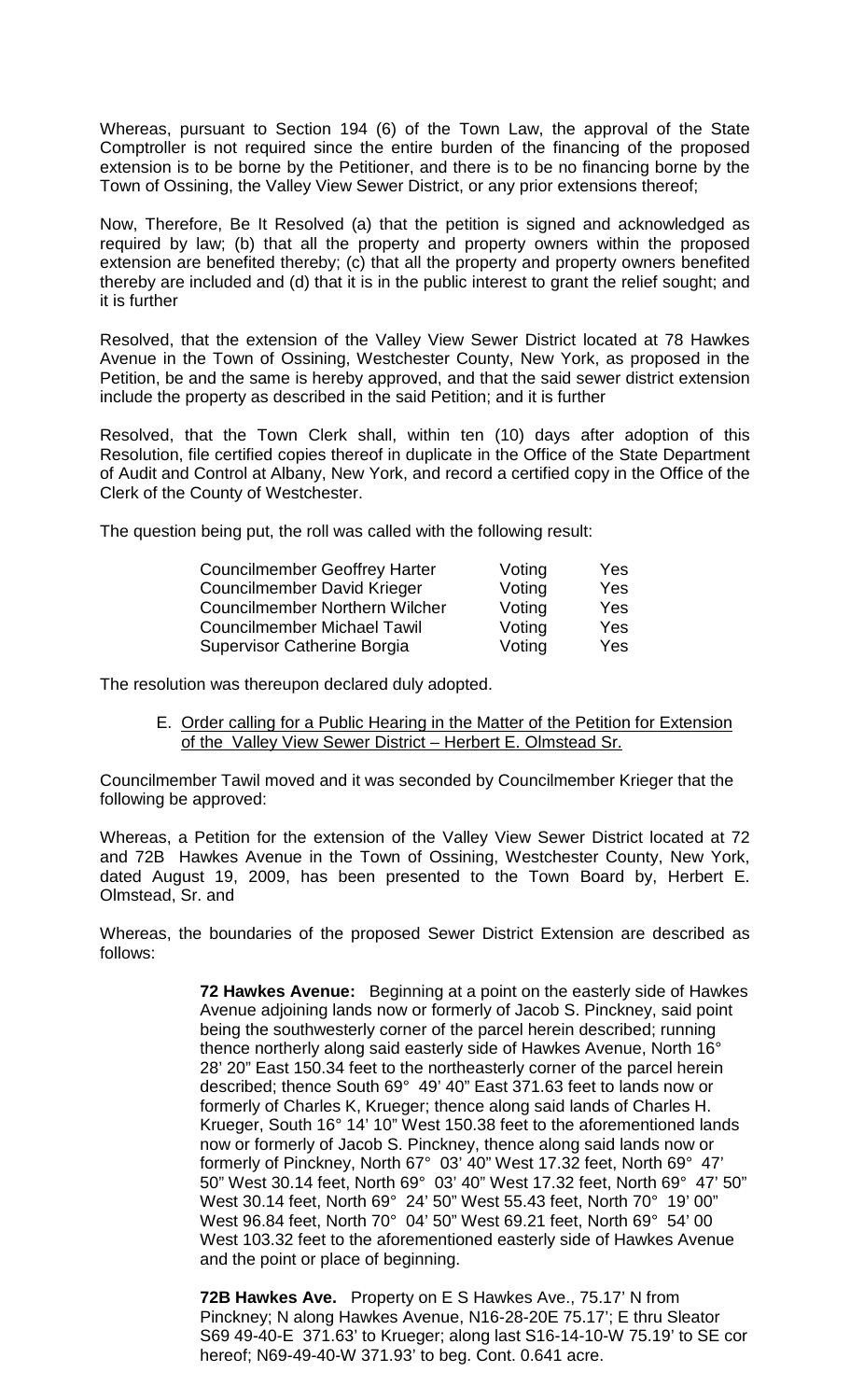Said premises known as 72 and 72 B Hawkes Avenue, New York, and also known as Section 89.08, Block 1, Lot 41 on the Tax Map of the Town of Ossining," and

Whereas, the improvements proposed for said Sewer District Extension consist of the construction and installation of a sewer system, including sewer main, manhole and other improvements incidental thereto, all as more described in the map and plan accompanying the aforesaid petition, which map and plan are on file in the Town Clerk's Office of said Town for public inspection during regular business hours; and

Whereas, the cost of establishing such Sewer District Extension shall be borne entirely by the Petitioner; and

Whereas, it is now desired to call a Public Hearing to consider the Petition for the proposed establishment of said Sewer District Extension pursuant to Section 193 of the Town Law, as well as for purposes of determining the environmental impact of said action; Now Therefore be it

Ordered, by the Town Board of the Town of Ossining, Westchester County, New York, as follows:

Section 1: A meeting of the Town Board of the Town of Ossining, Westchester County, New York, shall be held at the Police/Court Facility, 86-88 Spring Street, In Ossining, New York, on the 22th day of September 2009, at 7:30p.m., for the purpose of conducting a public hearing to consider the aforementioned Petition and to hear all persons interested in the subject thereof concerning the same.

Section 2: The Town Clerk is hereby authorized and directed to cause a certified copy of this Order to be published in the Journal News and posted in the manner provided by law.

Section 3: This Order shall take effect immediately.

Motion Carried: Unanimously

F. Resolution calling for Public Hearing in the Matter of the Increase and Improvement of Facilities of Stonegate Road Sewer District in the Town of Ossining Pursuant to Section 202-B.

Councilmember Tawil moved and it was seconded by Councilmember Krieger that the following be approved:

WHEREAS, the Town Board of the Town of Ossining, Westchester County, New York, has caused to be prepared a plan and report, including an estimate of cost, pursuant to Section 202-b of the Town Law, relating to the increase and improvement of the facilities of the Stonegate Road Sewer District in the Town of Ossining, Westchester County, New York, consisting of the construction of gravity sewer lines and demolition of the existing pump station, at a maximum estimated cost of \$1,200,000; and

WHEREAS, it is now desired to call a public hearing on the question of the increase and improvement of the facilities of the Sewer District in the matter described above, and to hear all persons interested in the subject thereof, concerning the same, in accordance with the provisions of Section 202-b of the Town Law;

NOW, THEREFORE, IT IS HEREBY ORDERED, by the Town Board of the Town of Ossining, Westchester County, New York, as follows:

Section 1. A public hearing will be held at the Town Hall, in Ossining, New York, in said Town, on September 22, 2009, at the Birdsall/Fagan Police Court Facility, 86-88 Spring Street at 7:30 o'clock P.M., Prevailing Time, on the question of the increase and improvement of the facilities of the Stonegate Road Sewer District in the Town of Ossining, Westchester County, New York, in the manner described in the preambles hereof, and to hear all persons interested in the subject thereof, concerning the same, and to take such action thereon as is required or authorized by law.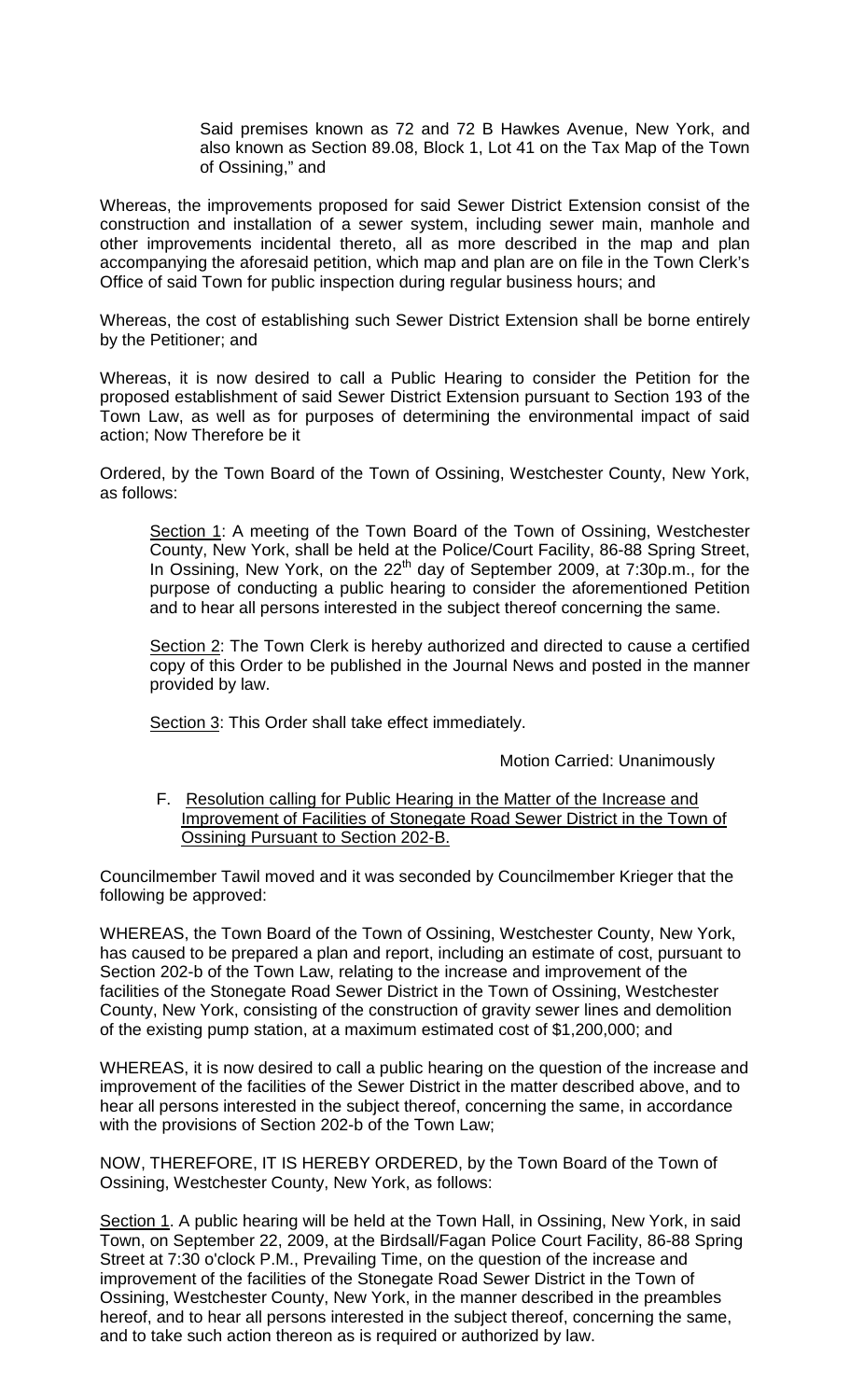Section 2. The Town Clerk is hereby authorized and directed to cause a copy of the Notice of Public Hearing hereinafter provided to be published once in the Journal News, the official newspaper, and also to cause a copy thereof to be posted on the sign board of the Town, such publication and posting to be made not less than ten, nor more than twenty days before the date designated for the hearing.

Section 3. The notice of public hearing shall be in substantially the following form:

# NOTICE OF PUBLIC HEARING

NOTICE IS HEREBY GIVEN that the Town Board of the Town of Ossining, Westchester County, New York, will meet at the Town Hall, in Ossining, New York, in said Town, on September 22, 2009, at the Birdsall/Fagan Police Court Facility 86-88 Spring Street 7:30 o'clock P.M., Prevailing Time, for the purpose of conducting a public hearing in relation to the proposed increase and improvement of the facilities of the Stonegate Road Sewer District in said Town, consisting of the construction of gravity sewer lines and demolition of the existing pump station, at a maximum estimated cost of \$1,200,000. At said public hearing said Town Board will hear all persons interested in the subject matter thereof.

Section 4. This Order shall take effect immediately.

Motion Carried: Unanimously

### G: Calling for a Public Hearing for Stormytown Road Sewer District Construction of Gravity Sewer lines/Demolition of Existing Pump Station \$2,000,000 (202-B):

Councilmember Krieger moved and it was seconded by Concilmember Tawil that the following be approved:

WHEREAS, the Town Board of the Town of Ossining, Westchester County, New York, has caused to be prepared a plan and report, including an estimate of cost, pursuant to Section 202-b of the Town Law, relating to the increase and improvement of the facilities of the Stormytown Sewer District in the Town of Ossining, Westchester County, New York, consisting of the construction of gravity sewer lines and demolition of the existing pump station, at a maximum estimated cost of \$2,000,000; and

WHEREAS, it is now desired to call a public hearing on the question of the increase and improvement of the facilities of the Sewer District in the matter described above, and to hear all persons interested in the subject thereof, concerning the same, in accordance with the provisions of Section 202-b of the Town Law;

NOW, THEREFORE, IT IS HEREBY ORDERED, by the Town Board of the Town of Ossining, Westchester County, New York, as follows:

Section 1. A public hearing will be held at the Birdsall/Fagan Police Court Facility, in Ossining, New York, in said Town, on September 22, 2009, at the Birdsall/Fagan Police Court Facility 86-88 Spring Street 7:30 o'clock P.M., Prevailing Time, on the question of the increase and improvement of the facilities of the Stormytown Sewer District in the Town of Ossining, Westchester County, New York, in the manner described in the preambles hereof, and to hear all persons interested in the subject thereof, concerning the same, and to take such action thereon as is required or authorized by law.

Section 2. The Town Clerk is hereby authorized and directed to cause a copy of the Notice of Public Hearing hereinafter provided to be published once in the Journal News, the official newspaper, and also to cause a copy thereof to be posted on the sign board of the Town, such publication and posting to be made not less than ten, nor more than twenty, days before the date designated for the hearing.

Section 3. The notice of public hearing shall be in substantially the following form:

# NOTICE OF PUBLIC HEARING

NOTICE IS HEREBY GIVEN that the Town Board of the Town of Ossining, Westchester County, New York, will meet at the Town Hall, in Ossining, New York, in said Town, on September 22, 2009, at the Birdsall/Fagan Police Court Facility 86-88 Spring Street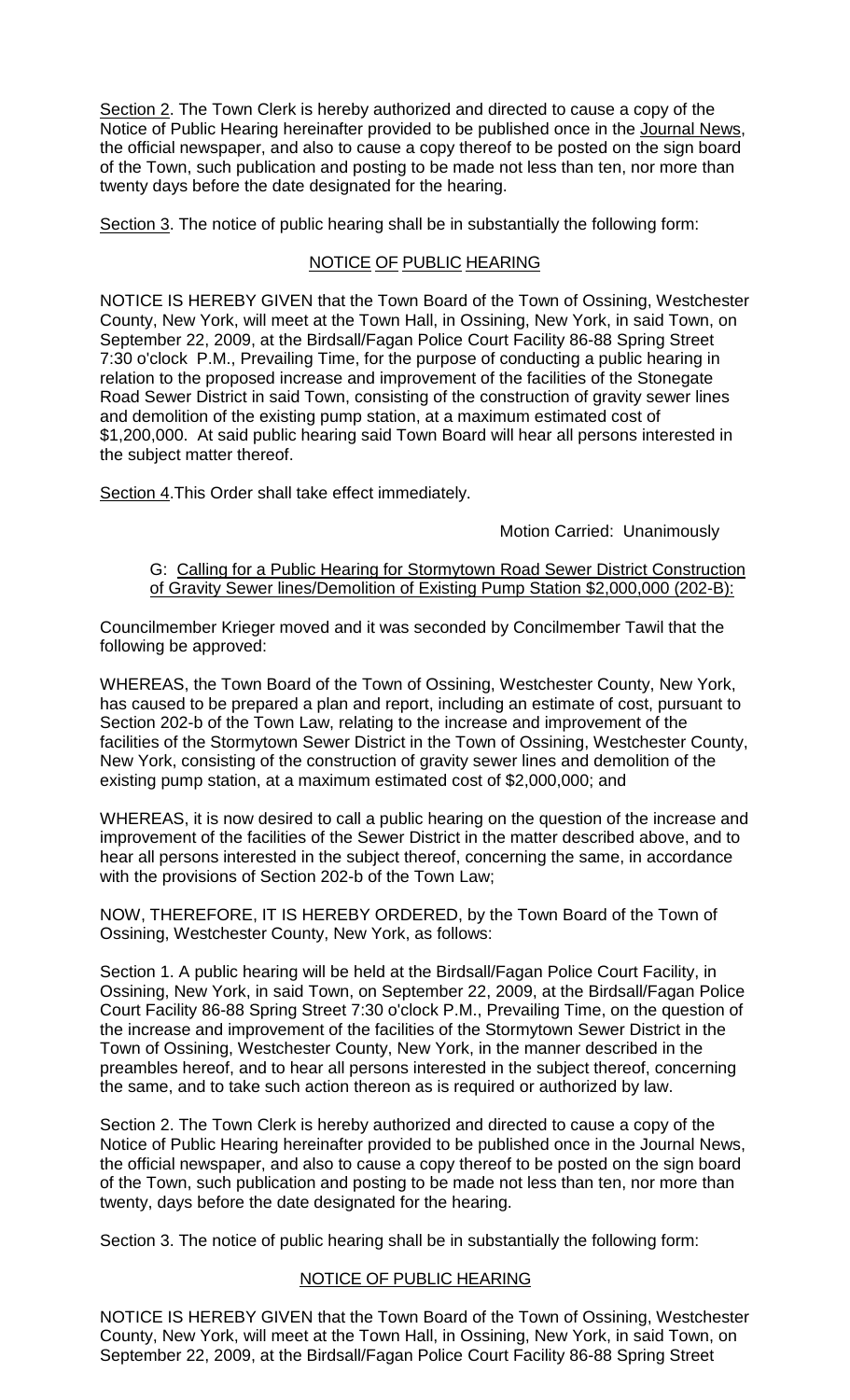7:30 o'clock P.M., Prevailing Time, for the purpose of conducting a public hearing in relation to the proposed increase and improvement of the facilities of the Stormytown Sewer District in said Town, consisting of the construction of gravity sewer lines and demolition of the existing pump station, at a maximum estimated cost of \$2,000,000. At said public hearing said Town Board will hear all persons interested in the subject matter thereof.

Section 4. This Order shall take effect immediately.

## Motion Carried: Unanimously

## H. Agreement-Workers' Compensation Claims Runoff Management Services

Councilmember Krieger moved and it was seconded by Councilmember Harter that the following be approved:

Resolved, that the Town Board of the Town of Ossining hereby authorizes the Supervisor to enter into an agreement, in a form acceptable to the Town Attorney, with Wright Risk Management, 333 Earle Ovington Blvd, Uniondale, NY to perform workers' compensation claims runoff management services at the rate of \$450 per Claim.

#### Motion Carried: Unanimously

## I. Personnel-Part-Time Intermediate Clerk

Councilmember Krieger moved and it was seconded by Councilmember Tawil that the following be approved:

Whereas, the two Deputy Town Clerks within the Town/Village Clerk's Office both retired within the past few months and due to vacancies, Patricia Fracassi, retired Deputy Town Clerk, was appointed on a part-time availability basis as a temporary measure for the purpose of covering staff vacations effective July 31, 2009; and

Whereas, one Deputy Town Clerk was hired as a replacement for one of the recently retired Deputy Town Clerks in August 2009; and

Whereas, due to the financial situation of the Town, the Town Board has determined that it is not possible, at this time to replace the second vacancy of Deputy Town Clerk; and

Whereas, to assist in handling the needs of the office and to train the new Deputy Town Clerk, it has been determined that an additional part-time employee is needed in the Clerk's office; now therefore be it

Resolved, that the Town Board of the Town of Ossining hereby appoints Patricia Fracassi as a part-time Intermediate Clerk effective September 1, 2009 at an hourly rate of \$20.68; and be it further

Resolved, that this appointment shall conclude on December 31, 2009.

Motion Carried: Unanimously

# J. Town Property-Surplus Vehicles

Councilmember Tawil moved and it was seconded by Councilmember Krieger that the following be approved:

Resolved, that the Town Board of the Town of Ossining hereby accepts the Offer to Purchase of Gary Cecere for the following surplus vehicles at the bid price listed below:

1999 Chevrolet 3500 Dump Truck VIN # 1GBJK34R2XF088179 \$200.00 1998 Ford Expedition VIN # 1FMPU18L5WLB31158 \$100.00

Motion Carried: Unanimously

VI. MONTHLY REPORTS-